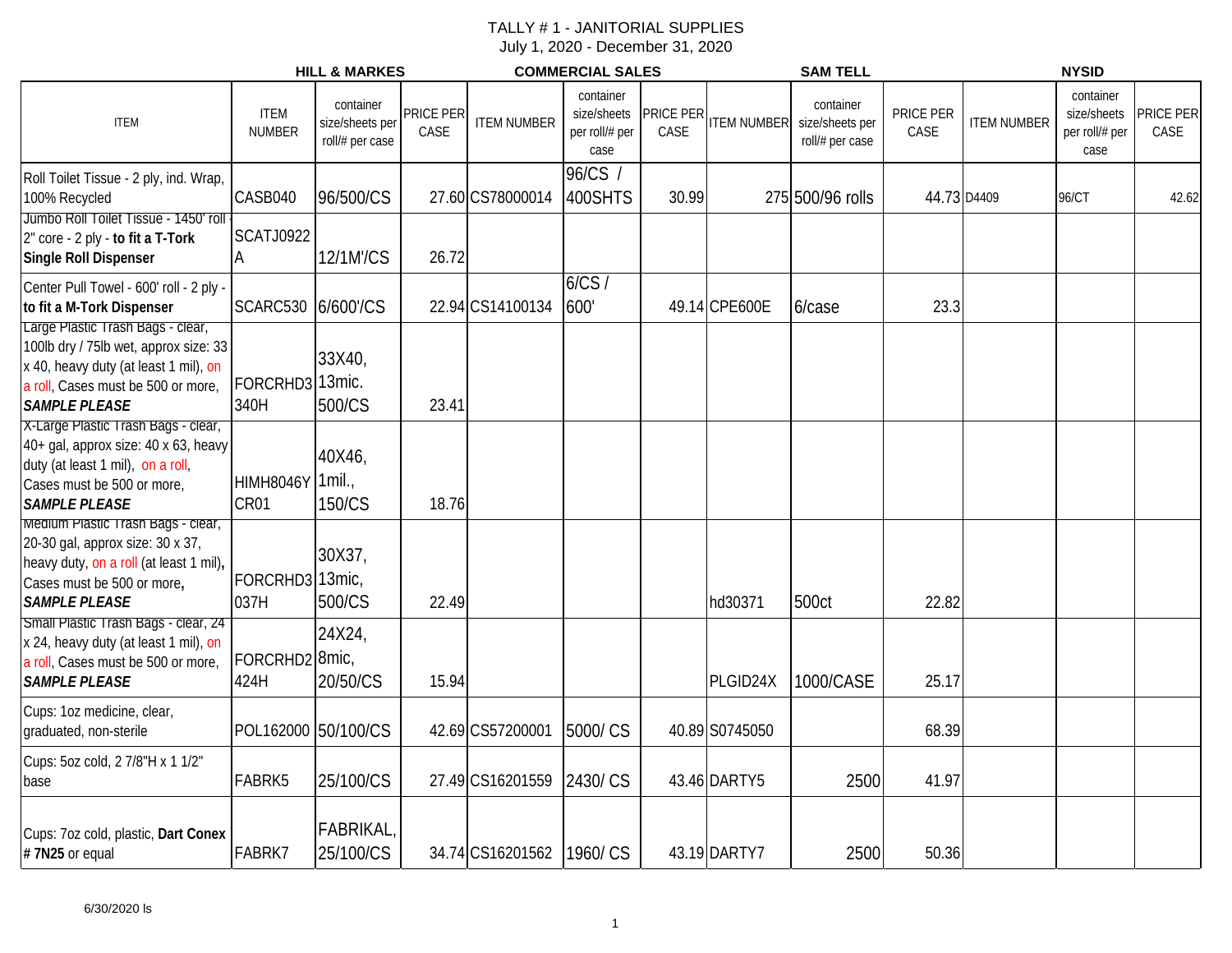| Cups: 8oz hot/cold, styrofoam<br>DC8J8                                                                             | DRT8J8                 | 25/40/CS                                                                           |          | 19.66 CS12500220       | 1000/CS          |          | 21.59 DARTY8                   | 1000                        | 27.71 |  |  |
|--------------------------------------------------------------------------------------------------------------------|------------------------|------------------------------------------------------------------------------------|----------|------------------------|------------------|----------|--------------------------------|-----------------------------|-------|--|--|
| Furniture Polish / aerosol, Pledge,<br>or equal, Provide Sample if equal<br>product                                | CLRCS232               | CLAIRE,<br>12/17oz/C<br>S                                                          |          | 25.33 CSCP8116         | 6/CS             |          | 20.55 PLEDGE                   | 6/14.2 OZ<br><b>AEROSOL</b> | 41.89 |  |  |
| Multi Surface Dusting & Cleaning,<br>Endust, or equal, Provide Sample<br>& Specs if equal product                  | ECO619629              | $6/15$ oz/CS                                                                       | 26.11    |                        |                  |          | <b>ENDUST</b>                  | 6/15 OZ                     | 81.98 |  |  |
| Wood Cleaner/Polish, 2 in 1,<br>Orange Glo or equal, 32 oz,<br>Provide sample if equal product                     | DIV4995480 12/QT/CS    | <b>LEMON</b><br>SHINE UP<br>POLISH,                                                | 51.71    |                        |                  |          | <b>TEARCLEA</b><br>$\mathsf R$ | 4/1GALLON                   | 28.77 |  |  |
| Everyday Cleaner, Hardwood &<br>Laminate Floor, Orange Glo, or<br>equal, 32 oz, Provide sample if<br>equal product | SMZP26660 LEMON,<br>04 | <b>SIMONIZ</b><br>$AP-7$<br><b>NEUTRAL</b><br><b>FLOOR</b><br>CLEANER,<br>4/1GL/CS | 16.02 EA | ZPEZUHLF32             | 1 EACH           | 4.69 OIL | <b>MURPHY</b>                  | 4/1GALLON                   | 63.42 |  |  |
| Stainless Steel Cleaner, oil based -<br>16-18 oz                                                                   | CLRCS227               | 12/14oz/C<br>S                                                                     |          | 23.57 CSCPCL841 3 EACH |                  |          | 4.10 SWELL                     | 12/20 OZ                    | 69.38 |  |  |
| Liquid Disinfectant/Cleaner (non-<br>abrasive) Comet or equal, 32 oz<br><b>NOT CRÈME</b>                           | JNJ4743                | <b>VIREX</b><br>12/32oz/C<br>S                                                     | 40.36    |                        |                  |          | COMET                          | 8/32 OZ                     | 62.19 |  |  |
| Roll Paper Towel/Perf,, sample<br>please - WHITE - RECYCLED                                                        | CASK085                | 30/85/CS                                                                           |          | 16.93 CS78000008       | 30/CS<br>85/SHTS | 17.19 LL | <b>PATOWRO</b>                 | 30 ROLL/85<br><b>SHEETS</b> | 23.45 |  |  |
| Roll Paper Towel/Perf, good quality,<br>sample please - BROWN -<br><b>RECYCLED</b>                                 | MORR6800 6/800'/CS     | 8" BROWN<br><b>ROLL</b><br>TOWEL,                                                  | 14.75    |                        |                  |          |                                |                             |       |  |  |
| Roll Paper Towel - equal to Brawny<br>or Bounty                                                                    | CASK300                | 15/70/CS                                                                           | 10.58    |                        |                  |          | <b>BOUNTY</b>                  | 30 RL/40<br><b>SHEET</b>    | 76.4  |  |  |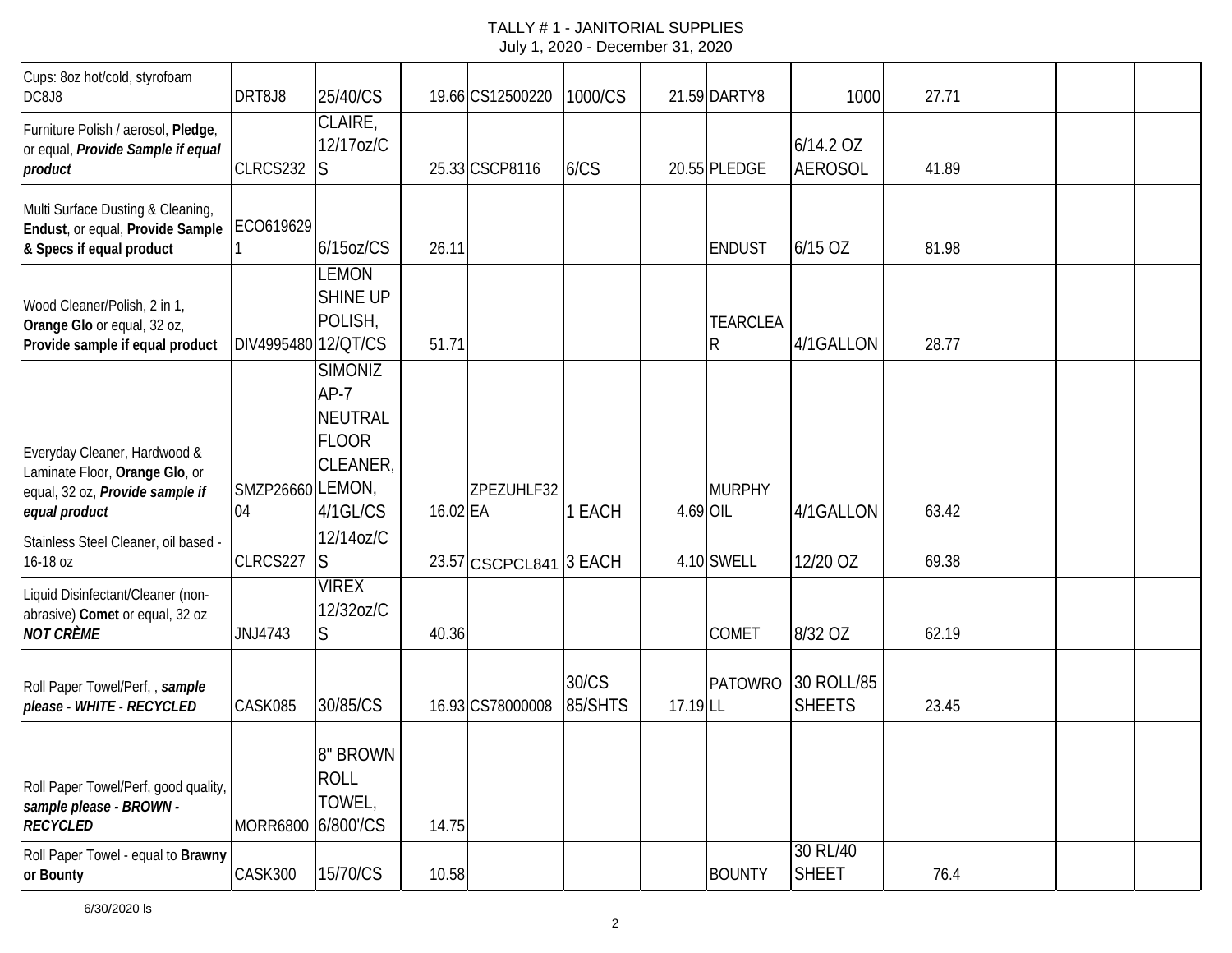|                                         | JAB227705       |                |               |                  |         |       |                 |                |       |             |         |       |
|-----------------------------------------|-----------------|----------------|---------------|------------------|---------|-------|-----------------|----------------|-------|-------------|---------|-------|
| Ammonia                                 | 21              | 4/1GL/CS       |               | 15.21 CS41260001 | 4/1 GAL | 13.05 |                 | 12/32 OZ       | 19.59 |             |         |       |
|                                         |                 | 3/121oz/C      |               |                  |         |       |                 |                |       |             |         |       |
| Bleach - Clorox, or equal               | CLX30966        | S              |               | 16.09 CS24060206 | 6/1 GAL |       | 12.99 Austin    | 6/1gallon      |       | 16.1 D4726  | 4GL/CS  | 28.36 |
|                                         |                 | <b>CLOTHES</b> |               |                  |         |       |                 |                |       |             |         |       |
|                                         |                 | <b>LINE</b>    |               |                  |         |       |                 |                |       |             |         |       |
|                                         |                 | LAUNDRY        |               |                  |         |       |                 |                |       |             |         |       |
|                                         | <b>SMZC0597</b> | POWDER,        |               | CDC3320084       |         |       |                 |                |       |             |         |       |
| Oxiclean, 25lb tub                      | 050             | 50lb BX        | 21.40 012     |                  | 30LB    | 45.49 |                 |                |       |             |         |       |
| Gloves - Powder Free - Vinyl -          |                 |                |               |                  |         |       |                 |                |       |             |         |       |
| Exam (Small)                            | <b>NO BID</b>   | <b>NO BID</b>  | <b>NO BID</b> |                  |         |       | safety zone     | 1m             |       | 27.97 C3315 | 1000/CS | 38.61 |
| Gloves - Powder Free - Vinyl -          |                 |                |               |                  |         |       |                 |                |       |             |         |       |
| Exam (Medium)                           | NO BID          | <b>NO BID</b>  | <b>NO BID</b> |                  |         |       | safety zone     | 1 <sub>m</sub> |       | 27.97 C3315 | 1000/CS | 38.61 |
| Gloves - Powder Free - Vinyl -          |                 |                |               |                  |         |       |                 |                |       |             |         |       |
| Exam (Large)                            | NO BID          | <b>NO BID</b>  | <b>NO BID</b> |                  |         |       | safety zone     | 1m             |       | 27.97 C3315 | 1000/CS | 38.61 |
| Gloves - Powder Free - Vinyl -          |                 |                |               |                  |         |       |                 |                |       |             |         |       |
| Exam (X-Large)                          | <b>NO BID</b>   | <b>NO BID</b>  | <b>NO BID</b> |                  |         |       | safety zone     | 1 <sub>m</sub> |       | 27.97 C3315 | 1000/CS | 38.61 |
| Gloves - Powder Free - Latex            | NO BID          | <b>NO BID</b>  | <b>NO BID</b> |                  |         |       |                 |                |       | 49.74 C3316 |         |       |
| (Small)<br>Gloves - Powder Free - Latex |                 |                |               |                  |         |       | 3902pflg-s      | 1 <sub>m</sub> |       |             | 1000/CS | 48.04 |
| (Medium)                                | NO BID          | <b>NO BID</b>  | <b>NO BID</b> |                  |         |       | 3902pflgm       | 1m             |       | 49.74 C3316 | 1000/CS | 48.04 |
| Gloves - Powder Free - Latex            |                 |                |               |                  |         |       |                 |                |       |             |         |       |
| (Large)                                 | <b>NO BID</b>   | <b>NO BID</b>  | <b>NO BID</b> |                  |         |       | 3902pflgl       | 1 <sub>m</sub> |       | 49.74 C3316 | 1000/CS | 48.04 |
| Gloves - Powder Free - Latex (X-        |                 |                |               |                  |         |       |                 |                |       |             |         |       |
| Large)                                  | <b>NO BID</b>   | <b>NO BID</b>  | <b>NO BID</b> |                  |         |       | 3902fplgxl      | 1 <sub>m</sub> |       | 49.74 C3316 | 1000/CS | 48.04 |
| Gloves - Powder Free - Nitrile -        |                 |                |               |                  |         |       |                 |                |       |             |         |       |
| Exam (Small)                            | NO BID          | <b>NO BID</b>  | <b>NO BID</b> |                  |         |       | <b>GNPR-SM</b>  | 1M             |       | 60.4 C3324  | 2000/CS | 89.75 |
| Gloves - Powder Free - Nitrile -        |                 |                |               |                  |         |       |                 |                |       |             |         |       |
| Exam (Medium)                           | NO BID          | <b>NO BID</b>  | <b>NO BID</b> |                  |         |       | <b>GNPR-ME</b>  | 1M             |       | 60.4 C3324  | 2000/CS | 89.75 |
| Gloves - Powder Free - Nitrile -        |                 |                |               |                  |         |       |                 |                |       |             |         |       |
| Exam (Large)                            | NO BID          | <b>NO BID</b>  | <b>NO BID</b> |                  |         |       | <b>GNPR-LG</b>  | 1M             |       | 60.4 C3324  | 2000/CS | 89.75 |
| Gloves - Powder Free - Nitrile -        |                 |                |               |                  |         |       |                 |                |       |             |         |       |
| Exam (X-Large)                          | <b>NO BID</b>   | <b>NO BID</b>  | <b>NO BID</b> |                  |         |       | <b>GNPR-XLG</b> | 1M             |       | 60.4 C3324  | 2000/CS | 89.75 |
|                                         | [BWK09201       |                |               |                  |         |       |                 |                |       |             |         |       |
| Plunger                                 | EA              | 1/EA           | 4.34          | 510106 EA        |         |       | 1.9 TP-300      | <b>EACH</b>    | 3.52  |             |         |       |
| <b>Toilet Brush with Holder</b>         | <b>IMP333</b>   | 1/EA           | 2.59          | 280815 EA        |         |       | 2.98 BR-15SET   | 1 EA           | 2.39  |             |         |       |
|                                         |                 |                |               |                  |         |       |                 |                |       |             |         |       |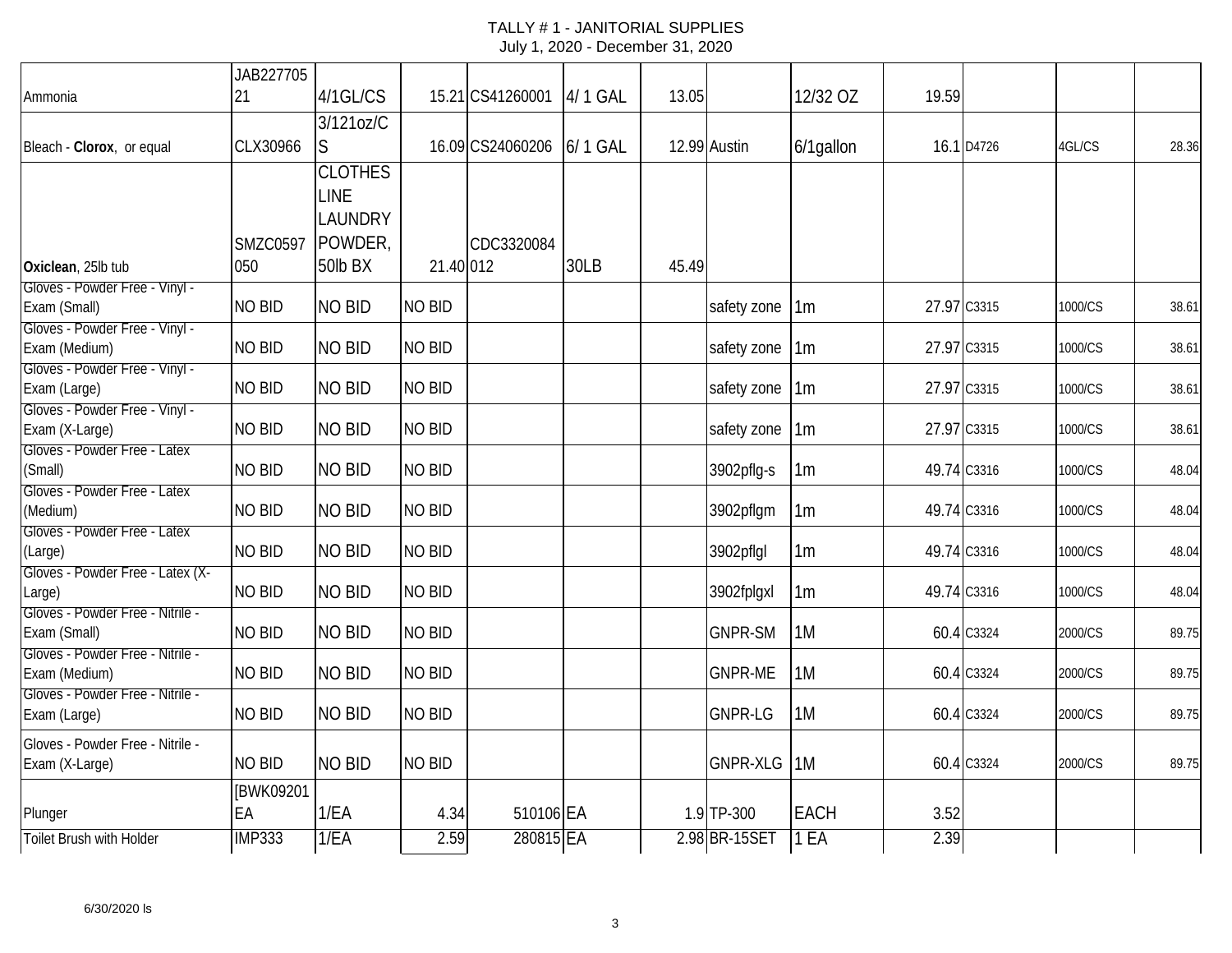| Brooms, corn maids                                                                            | OCD61036                       | 1/EA                 | $5.21$ 1      | CSF1434049       | EA   |      | 3.24 CLCORNBR 1 EA |              | 10.5        |             |           |       |
|-----------------------------------------------------------------------------------------------|--------------------------------|----------------------|---------------|------------------|------|------|--------------------|--------------|-------------|-------------|-----------|-------|
| Brooms, Angled, 12" Polypropylene<br>Bristle, w/Vinyl Coated Handle                           | OCD6410                        | 1/EA                 | 4.06          |                  |      |      | 91355 1EA          |              | 12.43       |             |           |       |
| Push Broom w/Non-Wood Handle -<br>2' wide                                                     | OCD270656<br>+ [BWK636   1/EA  |                      | 17.48         |                  |      |      | <b>CARLILSE</b>    | 1 EA         | 29.23       |             |           |       |
| Push Broom w/Non-Wood Handle -<br>4' wide                                                     | <b>NO BID</b>                  | <b>NO BID</b>        | <b>NO BID</b> | CSF1434050       | EA   |      | 4.79 CARLISLE      | 1 EA         | 21.74       |             |           |       |
| Air Deodorizer - Simonize<br>Eliminator or equal - Provide<br>Sample & Specs if equal product | SMZL21070<br>12                | 12/QT/CS             |               | 21.77 CS16909756 | 8/CS |      | 45.9 SIM-L2107     | <b>12/CS</b> | 56.28       |             |           |       |
| Air Freshener - 9.7 oz - Febreze Air<br><b>Effects or equal</b>                               |                                | [PGC96255 6/8.80Z/CS | 18.83         |                  |      |      | FEBREEZE 6/8/8 OZ  |              | 24.91 D4511 |             | 4GL/CS    | 55.87 |
| Spray Disinfectant, 16.5 oz, Chase<br>or equal                                                | CLRCS110                       | 12/17oz/C<br>S       |               | 23.65 CSES15-4   | 4/CS |      | 34.1 LYSOL         | 12/12.5 OZ   |             | 83.22 D4098 | 3/32oz/CS | 28.04 |
| Odor Obsorbing Gel - assorted<br>scents - 8 oz - Natural Magic, or<br>equal                   | NIL8NLC                        | 6/120Z/CS            | 28.06         |                  |      |      |                    |              |             |             |           |       |
| Universal Telescopic Window<br>Squeegee Pole - 4-8'                                           | TUWDB70H<br>ND <sub>1</sub>    | 1/EA                 | 5.36          |                  |      |      | 40251 1 EA         |              | 48.62       |             |           |       |
| Bi-Level Deck Scrub Brush - 10" -<br>stiff crimped polypropylene bristles<br>60" wood handle  | OCD27190<br>+ OCD7160 1/EA     |                      | 5.77          | 230310 EA        |      | 5.09 | 4042214 1 EA       |              | 37.1        |             |           |       |
| Mop Head - 8 oz - THIN BAND<br>ONLY - (nylon or blend for waxing)                             | TUWFM201<br>PK3                | 3/CS                 | 23.30         |                  |      |      | 2956011 12/CS      |              | 84.94       |             |           |       |
| Mop Head - 16 oz - THIN BAND<br><b>ONLY</b>                                                   | <b>TUWGENB</b><br><b>LL16B</b> | <b>12/CS</b>         | 46.50         |                  |      |      | fqf21600           |              | 61.68       |             |           |       |
| Mop Head - 20 oz - THIN BAND<br><b>ONLY</b>                                                   | TUWDOL20<br>1PK3               | 3/CS                 | 9.80          |                  |      |      | a401120            | 12/cs        | 78.48       |             |           |       |
| Cotton Wall Mop Pad 5" x 8 1/2" -<br>Geerpres # 9502 or equal                                 | <b>NO BID</b>                  | <b>NO BID</b>        | <b>NO BID</b> |                  |      |      |                    |              |             |             |           |       |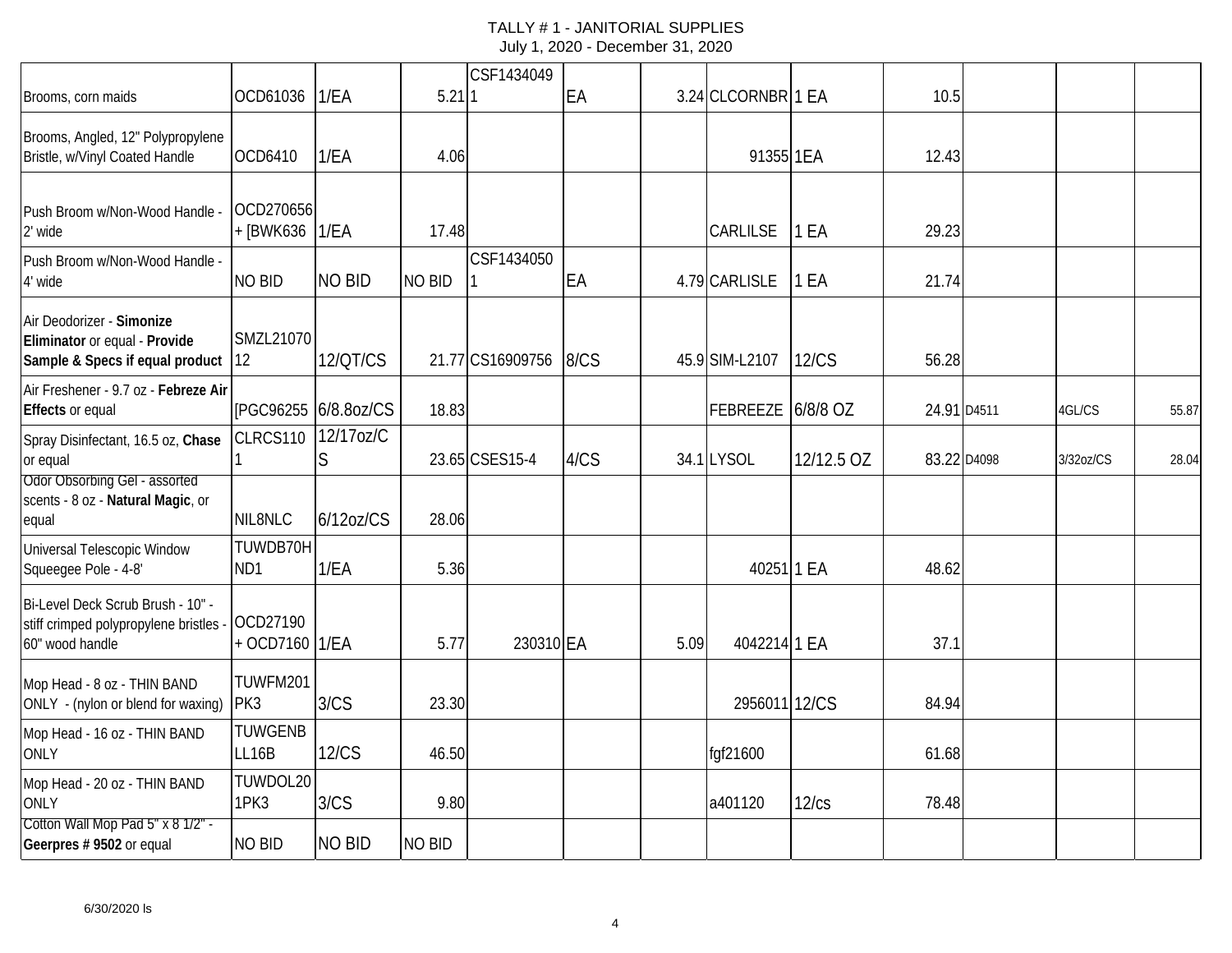| Microfiber Wall Wash Mop Pad - 5"<br>x 10 1/2" - Backing: velcro style loop GWL                                                                                           | TUWMMS9          | 9"<br><b>GREEN/W</b><br><b>HITE</b><br><b>MICROFIB</b><br>ER PAD,<br>12/CS, 2-3<br><b>WEEK</b><br><b>LEAD</b><br><b>TIME</b> | 36.93   |                         |    |           | 2005           |           | 11.58  |  |  |
|---------------------------------------------------------------------------------------------------------------------------------------------------------------------------|------------------|------------------------------------------------------------------------------------------------------------------------------|---------|-------------------------|----|-----------|----------------|-----------|--------|--|--|
| Handle for above Microfiber Wall<br>Wash Mop                                                                                                                              | TUWPTZ9          | 9' FRAME,<br>$6/CS$ , 2-3<br><b>WEEK</b><br><b>LEAD</b><br><b>TIME</b>                                                       | 33.69   |                         |    |           | 20047          |           | 5.73   |  |  |
| Loop Wet Mop Head -<br>Cotton/Synthetic - Heavy Duty 5"<br>Vinyl Headbands - Washable - W.B.<br>Mason BWK502WHCT or equal -<br>Provide Sample & Specs if equal<br>product | TUWGENB<br>L2245 | 24oz BLUE<br><b>BLEND</b><br><b>LOOP</b><br>MOP (WB),<br>LAUNDER<br>ABLE,<br><b>12/CS</b>                                    | 56.88 8 | CSBBP16041              | EA |           | 3.22 369418b   |           | 6.62   |  |  |
| Commercial Rectangle Down Press<br>Mop Bucket w/Wringer - 20 qt -<br>Rubbermaid FGQ93000Blue or<br>equal - Provide Sample & Specs if RUBFGQ93 LEAD<br>equal product       | 000BLUE          | 1/EA, 2-3<br><b>WEEK</b><br><b>TIME</b>                                                                                      |         | 105.31 RCPQ930          | EA |           | 108.47 fgq9300 |           | 129.19 |  |  |
| Side Press Mop Bucket w/Wringer -<br>26 qt - Rubbermaid FG748000Yel<br>or equal - Provide Sample &<br>Specs if equal product                                              | OCD96988         | $1/EA$ , $2-3$<br><b>WEEK</b><br>LEAD<br><b>TIME</b>                                                                         |         | 43.21 CS153026          | EA |           | 32.6 fg7480    |           | 104.75 |  |  |
| Murphy's Oil - liquid soap, or equal CPL1103                                                                                                                              |                  | 4/1GL/CS                                                                                                                     |         | 54.33 CS11900103 4/1GAL |    | 51.23 OIL | <b>MURPHY</b>  | 4/1GALLON | 63.42  |  |  |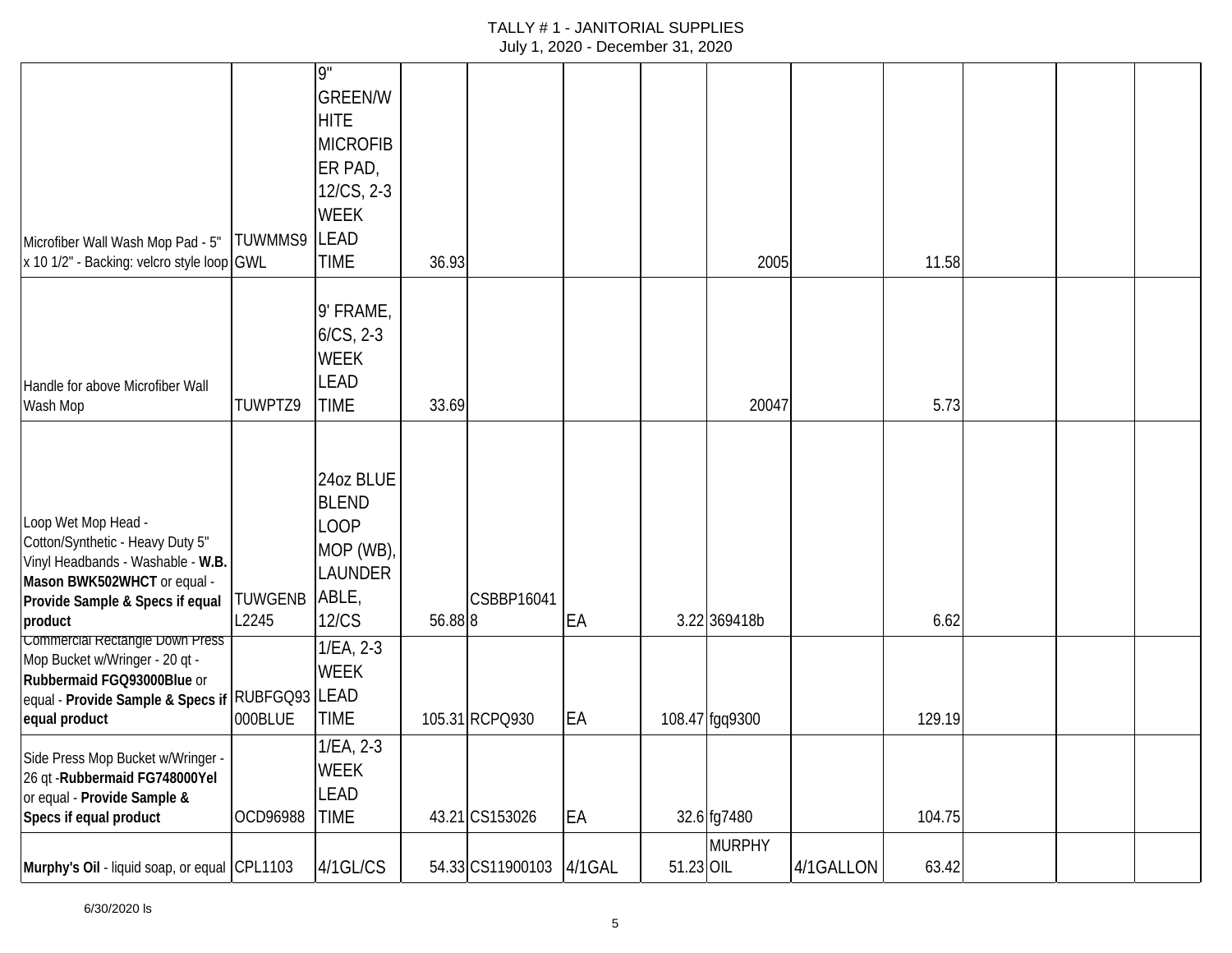|                                            |                 | <b>GENTLE</b>      |       |                    |    |      |                     |                  |       |                               |       |
|--------------------------------------------|-----------------|--------------------|-------|--------------------|----|------|---------------------|------------------|-------|-------------------------------|-------|
|                                            |                 | <b>TOUCH</b>       |       |                    |    |      |                     |                  |       |                               |       |
|                                            |                 | <b>CREAM</b>       |       |                    |    |      |                     |                  |       |                               |       |
|                                            |                 | <b>CLEANSE</b>     |       |                    |    |      |                     |                  |       |                               |       |
|                                            |                 | R,                 |       |                    |    |      |                     |                  |       |                               |       |
|                                            | <b>SMZG1325</b> | 12/32oz/C          |       |                    |    |      |                     |                  |       |                               |       |
|                                            |                 |                    |       |                    |    |      |                     |                  |       |                               |       |
| Bully crème cleanser - qt                  | 012             | S                  | 20.03 |                    |    |      |                     |                  |       |                               |       |
| Digest - gal - or equal - Provide          | <b>SMZD0860</b> |                    |       |                    |    |      |                     |                  |       |                               |       |
| Sample & Specs if equal product            | 004             | 4/1GL/CS           | 25.10 |                    |    |      | digest41            | 4/1GALLON        | 41.89 |                               |       |
|                                            |                 | AJAX,              |       |                    |    |      |                     |                  |       |                               |       |
| Powder Cleanser - Comet, or equal          |                 | 24/21oz/C          |       |                    |    |      |                     |                  |       |                               |       |
| Provide Sample & Specs if equal<br>product | CPL4278         | S                  | 23.93 |                    |    |      |                     | 24/21 oz         | 23.69 |                               |       |
|                                            |                 |                    |       |                    |    |      | ајах                |                  |       |                               |       |
| Simple Green - gallon or equal -           |                 | <b>PINE</b>        |       |                    |    |      |                     |                  |       |                               |       |
| Provide Sample & Specs if equal            | SMZP26680 KLEEN |                    |       |                    |    |      |                     |                  |       |                               |       |
| product                                    | 04              | 4/1GL/CS           | 18.98 |                    |    |      |                     | 13005 6/1 gallon |       | 81.55 D4527 - Perfecto 4GL/CS | 34.76 |
|                                            |                 |                    |       |                    |    |      |                     |                  |       |                               |       |
|                                            |                 | <b>SIMONIZ</b>     |       |                    |    |      |                     |                  |       |                               |       |
|                                            |                 | PICK UP            |       |                    |    |      |                     |                  |       |                               |       |
|                                            |                 | <b>EXTRACTI</b>    |       |                    |    |      |                     |                  |       |                               |       |
| Bissell - Carpet Shampoo, or equal         |                 | ON                 |       |                    |    |      |                     |                  |       |                               |       |
| Provide Sample & Specs if equal            |                 | SMZP26690 CLEANER, |       |                    |    |      |                     |                  |       |                               |       |
| product                                    | 04              | 4/1GL/CS           | 20.13 |                    |    |      | 4534001321 12/19 oz |                  | 41.03 |                               |       |
|                                            | <b>IMP5032W</b> |                    |       |                    |    |      |                     |                  |       |                               |       |
| Spray Bottles - 32oz                       | G               | 1/EA               |       | 0.45 CSBB550732 EA |    | 0.55 | 93156               |                  | 1.9   |                               |       |
|                                            |                 |                    |       |                    |    |      |                     |                  |       |                               |       |
|                                            |                 |                    |       | CSBB55061          |    |      |                     |                  |       |                               |       |
| <b>Trigger Sprayers</b>                    | <b>IMP4902</b>  | 1/EA               | 0.450 |                    | EA |      | 0.34 902bw7         |                  | 0.89  |                               |       |
|                                            |                 |                    |       | <b>CSBB15016</b>   |    |      |                     |                  |       |                               |       |
| Mop Handles                                | OCD6511         | 1/EA               | 7.290 |                    | EA | 4.95 | 6542                |                  | 10.05 |                               |       |
|                                            |                 | $4/1$ GL/CS,       |       |                    |    |      |                     |                  |       |                               |       |
|                                            |                 | 2-3 WEEK           |       |                    |    |      |                     |                  |       |                               |       |
|                                            | SMZCS074        | <b>LEAD</b>        |       |                    |    |      |                     |                  |       |                               |       |
| Floor Wax - gal, Wet Look or equal 0004    |                 | <b>TIME</b>        | 34.35 |                    |    |      |                     |                  |       |                               |       |
|                                            |                 |                    |       |                    |    |      |                     |                  |       |                               |       |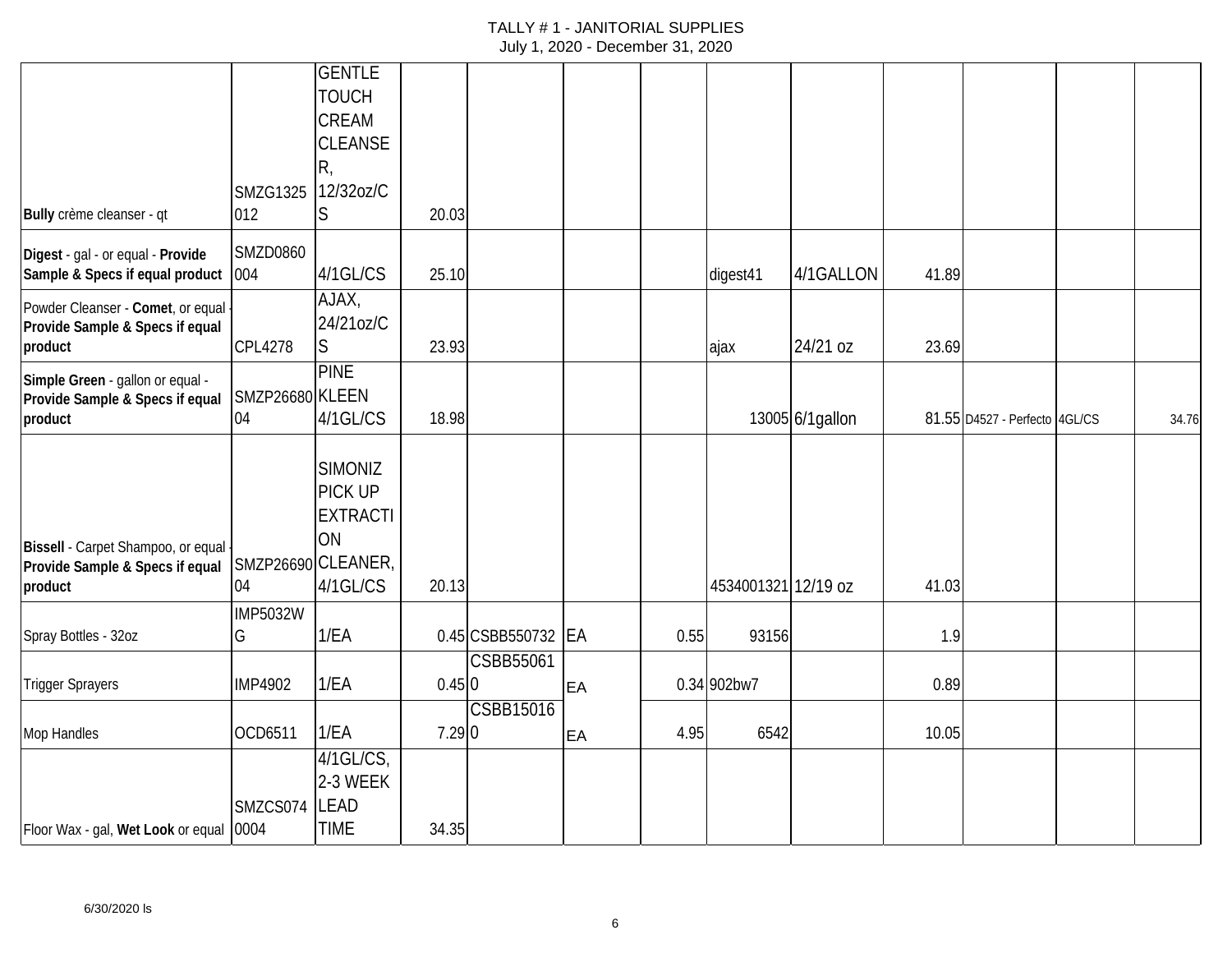|                                                       |                 | <b>RELEASE</b>  |               |  |            |             |       |                               |             |       |
|-------------------------------------------------------|-----------------|-----------------|---------------|--|------------|-------------|-------|-------------------------------|-------------|-------|
|                                                       |                 | <b>WAX</b>      |               |  |            |             |       |                               |             |       |
|                                                       |                 | <b>STRIPPER</b> |               |  |            |             |       |                               |             |       |
|                                                       |                 |                 |               |  |            |             |       |                               |             |       |
|                                                       |                 | $4/1$ GL/CS,    |               |  |            |             |       |                               |             |       |
|                                                       |                 | 2-3 WEEK        |               |  |            |             |       |                               |             |       |
|                                                       | <b>SMZR3025</b> | <b>LEAD</b>     |               |  |            |             |       |                               |             |       |
| Floor Stripper - gal                                  | 004             | <b>TIME</b>     | 22.72         |  | torpedo    | 4/1gall cs  |       | 29.9 D4508                    | 4GL/CS      | 47.97 |
|                                                       |                 | $4/1$ GL/CS,    |               |  |            |             |       |                               |             |       |
|                                                       |                 | 2-3 WEEK        |               |  |            |             |       |                               |             |       |
|                                                       | SMZCS074        | <b>LEAD</b>     |               |  |            |             |       |                               |             |       |
| Floor Finish - gal, Simonize Super<br>Sealer or equal | 0004            | <b>TIME</b>     | 34.35         |  | broadshinw | 4/1gaqll cs |       | 63 D4507                      | 4GL/CS      | 59.60 |
|                                                       |                 |                 |               |  |            |             |       |                               |             |       |
| Cleaner/Degreaser - Simonize                          | SMZP26660       |                 |               |  |            |             |       |                               |             |       |
| AP7, container size: gallon, or equal 04              |                 | 4/1GL/CS        | 16.02         |  | g1380sc4   | 4./1gall cs |       | 26.21 D4527 - Perfecto 4GL/CS |             | 34.76 |
| Cleaner/Degreaser - Simonize                          |                 |                 |               |  |            |             |       |                               |             |       |
| Strike Force or equal, container                      | <b>SMZC0595</b> |                 |               |  |            |             |       |                               |             |       |
| size: Quart                                           | 012             | 12/QT/CS        | 18.32         |  | cbd540564  | 8/32 oz     | 35.04 |                               |             |       |
| GOJO Deluxe Lotion Hand Soap 2L                       |                 | 4/2000mL/       |               |  |            |             |       |                               |             |       |
| #2217 - dispensers supplied free of<br>charge         | GJ221704        | <b>CS</b>       | 45.69         |  |            |             |       | D4064                         | 4/2000ml/CS |       |
|                                                       |                 |                 |               |  |            |             |       |                               |             | 66.50 |
|                                                       |                 |                 | <b>NO</b>     |  |            |             |       |                               |             |       |
|                                                       |                 |                 | <b>CHARGE</b> |  |            |             |       |                               |             |       |
|                                                       |                 |                 | <b>WITH</b>   |  |            |             |       |                               |             |       |
|                                                       |                 |                 | <b>AWARD</b>  |  |            |             |       |                               |             |       |
|                                                       |                 | SOLD 8/CS OF    |               |  |            |             |       |                               |             |       |
| Dispenser for #2217 - FREE                            | GJ223008        | <b>ONLY</b>     | SOAP          |  |            |             |       | D4089                         | 1/EA        | N/C   |
|                                                       |                 |                 |               |  |            |             |       |                               |             |       |
| Liquid Hand Soap Simonize Phlo                        | SMZCS025        |                 |               |  |            |             |       |                               |             |       |
| Off or equal, for dispensers (gal)                    | 004             | 4/1GL/CS        | 17.28         |  |            |             |       |                               |             |       |
| Hand Sanitizers Purell 9656/9657,                     |                 | 12/800mL/       |               |  |            |             |       |                               |             |       |
| or equal                                              | GJ965712        | CS              | 99.59         |  |            |             |       | D4056                         | 12/800ml/CS | 97.40 |
| Hand Sanitizers Foam 5392, or                         |                 | 2/1200mL/       |               |  |            |             |       |                               |             |       |
| equal                                                 | GJ539202        | <b>CS</b>       | 56.00         |  |            |             |       | D4076                         | 3/1200ml/CS | 65.35 |
|                                                       |                 |                 |               |  |            |             |       |                               |             |       |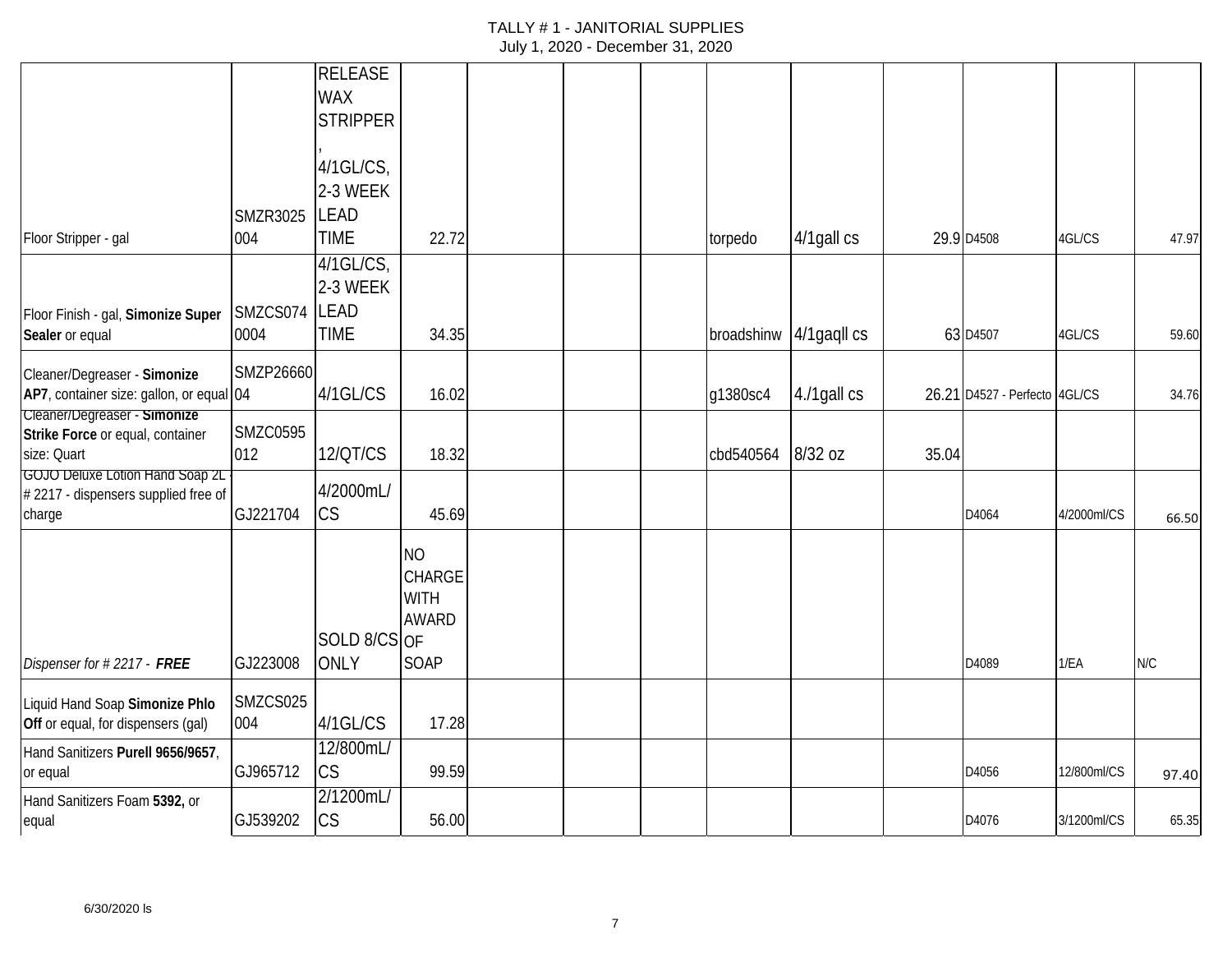|                                                  |                | <b>WASH</b>    |               |                  |        |       |  |                         |        |       |
|--------------------------------------------------|----------------|----------------|---------------|------------------|--------|-------|--|-------------------------|--------|-------|
| Liquid (HE) Laundry Detergent - 100 SMZW4200     |                | PLUS,          |               |                  |        |       |  | D4724 - New             |        |       |
| oz, Tide, or equal                               | 04             | 4/1GL/CS       | 19.41         |                  |        |       |  | Horizon                 | 4GL/CS | 42.46 |
| Electrolux Type U / Prolux Vacuum                |                |                |               |                  |        |       |  |                         |        |       |
| <b>Bags - 100/cs</b>                             | NO BID         | <b>NO BID</b>  | <b>NO BID</b> |                  |        |       |  |                         |        |       |
| Mighty Mite - Type MM vacuum                     |                |                |               |                  |        |       |  |                         |        |       |
| bags                                             | <b>NO BID</b>  | <b>NO BID</b>  | <b>NO BID</b> |                  |        |       |  |                         |        |       |
| Sanitaire Vacuum Bags - UP-1 -<br>9100, C4900    | <b>NO BID</b>  | <b>NO BID</b>  | <b>NO BID</b> |                  |        |       |  |                         |        |       |
| Sanitaire Vacuum Bags - SD -<br>P1/6600          | <b>NO BID</b>  | <b>NO BID</b>  | <b>NO BID</b> |                  |        |       |  |                         |        |       |
| Vacuum Cleaner Scent Tabs - Style                | NILAS0030      |                |               |                  |        |       |  |                         |        |       |
| 515                                              |                | 8/12/CS        | 60.70         |                  |        |       |  |                         |        |       |
| Ecolab TriStar Flexylight Laundry<br>Soap #16326 | ECO611632<br>6 | 5GL            | 123.86        |                  |        |       |  |                         |        |       |
| Ecolab Neutral Floor Cleaner #                   | ECO610003      |                |               |                  |        |       |  |                         |        |       |
| 6100035                                          | 5              | 2/2L/CS        | 59.47         |                  |        |       |  | D4504                   | 4GL/CS | 48.69 |
| Ecolab Heavy Duty Bathroom                       | ECO611015      |                |               |                  |        |       |  |                         |        |       |
| Cleaner Disinfectant # 10158                     | 8              | 2/2L/CS        | 86.33         |                  |        |       |  | D4506                   | 4GL/CS | 55.14 |
|                                                  | ECO612103      |                |               |                  |        |       |  |                         |        |       |
| Ecolab Orange Force # 21038                      | 8              | $2/2$ L/CS     | 59.34         |                  |        |       |  |                         |        |       |
| <b>Ecolab Revitalize Encapsulation</b>           | ECO619509      |                |               |                  |        |       |  |                         |        |       |
| Carpet Cleaner - 1 gal # 61495099                |                | 4/1GL/CS       | 96.89         |                  |        |       |  |                         |        |       |
|                                                  | ECO611790      |                |               |                  |        |       |  |                         |        |       |
| Ecolab Solid Surge Plus # 17905                  | 5              | 4/9lb/CS       | 202.65        |                  |        |       |  |                         |        |       |
|                                                  | ECO610091      |                |               |                  |        |       |  |                         |        |       |
| Ecolab All Purpose Cleaner # 14205 2             |                | 2/2L/CS        | 148.17        |                  |        |       |  | D4527 - Perfecto 4GL/CS |        | 34.76 |
|                                                  | ECO611600      |                |               |                  |        |       |  |                         |        |       |
| Ecolab Solid Navisoft #16001                     |                | $2/6$ lb/ $CS$ | 125.54        |                  |        |       |  |                         |        |       |
|                                                  | ECO610097      |                |               |                  |        |       |  |                         |        |       |
| Ecolab Stain Away # 13649                        | 5              | $2/4$ lb/CS    | 55.60         |                  |        |       |  |                         |        |       |
| Disposable Multipurpose Rags, 10"                |                |                |               |                  |        |       |  |                         |        |       |
| x 12", 200/bx - Scott Rags In A Box              |                |                |               |                  | 8/CS   |       |  |                         |        |       |
| or equal                                         | KIM05800       | 800/CS         |               | 66.76 CS15405260 | 200/BX | 84.95 |  |                         |        |       |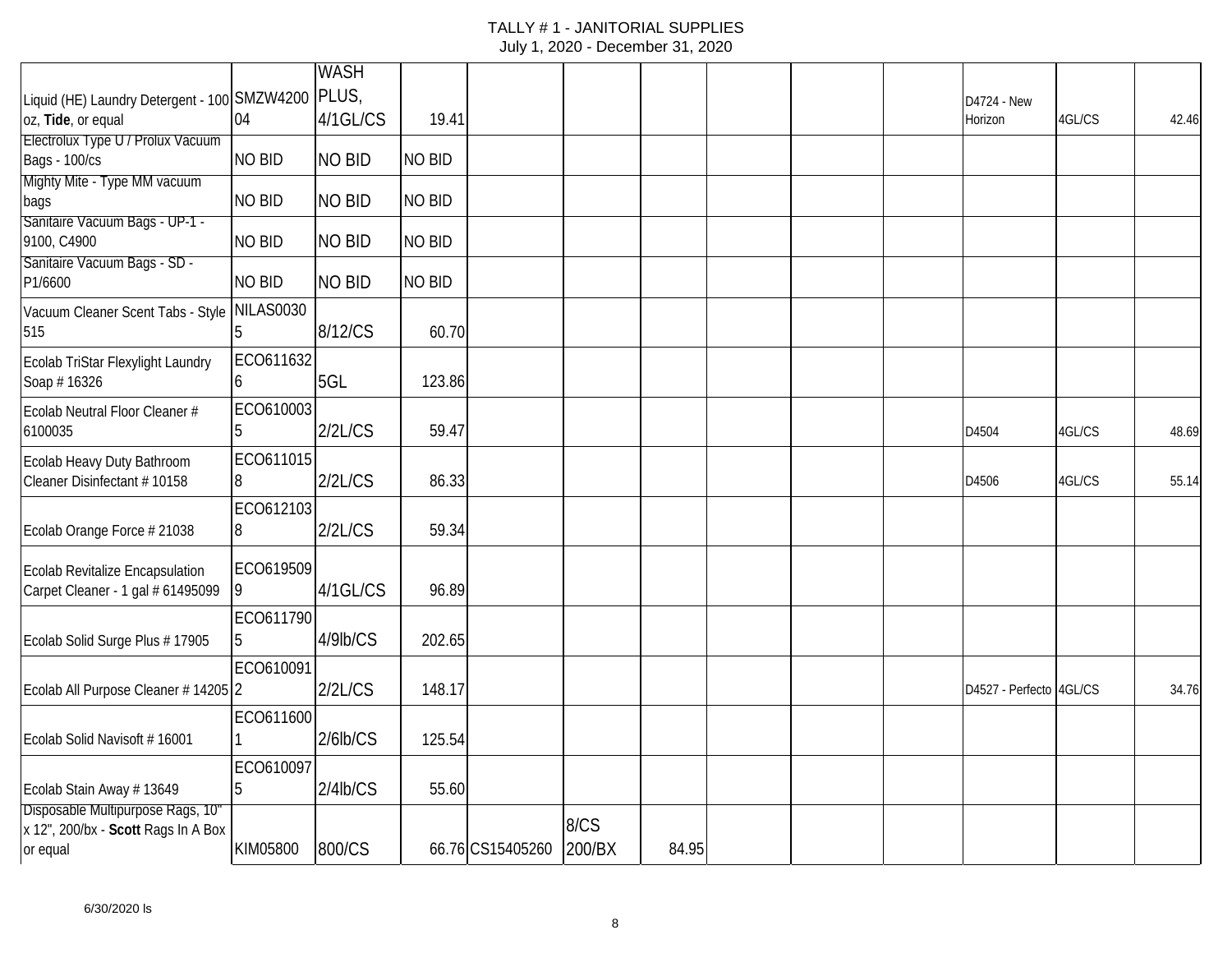| Shop Rags - 100% cotton - 14x14 -                               |                         | 25lb BOX<br>(APPROX.<br>180                                     |                                                                                       |                  |       |        |                   |             |             |                               |             |       |
|-----------------------------------------------------------------|-------------------------|-----------------------------------------------------------------|---------------------------------------------------------------------------------------|------------------|-------|--------|-------------------|-------------|-------------|-------------------------------|-------------|-------|
| 60/bx - Uline # S-7288 or equal                                 | HSP34025                | EA/BX)                                                          | 36.22                                                                                 |                  |       |        |                   |             |             |                               |             |       |
| Terry Cloth Cleaning Rags - 14x17,                              |                         | 25lb BOX<br>(APPROX.<br>200                                     |                                                                                       |                  |       |        |                   |             |             |                               |             |       |
| 25 lb - Hospeco #534-25 or equal                                | HSP53425                | EA/BX)                                                          | 43.14                                                                                 |                  |       |        |                   |             |             |                               |             |       |
| General Purpose Scouring Pad - 6"<br>x 9", 3M or equal          | DSCMD69                 | 6/10/CS                                                         |                                                                                       | 12.11 CS75004160 | 60/CS |        | 15.07 PA86PAD     | 36/CASE     | 72.17 D4701 |                               | 60/CS       | 16.86 |
| Glass Cleaner - Windex or equal                                 | SMZ08012                | 12/32oz/C<br>S                                                  |                                                                                       | 15.13 CSCP050    | 12/CS | 26.09L | <b>STGLASSC</b>   | 12.32 OZ    |             | 23.8 D4502                    | 4GL/CS      | 39.20 |
| Revitalize Miracle Spotter #<br>6101125 or equal                | ECO610112               | 4/22oz/CS                                                       | 194.86                                                                                |                  |       |        |                   |             |             |                               |             |       |
| Antibacterial Foam Soap - 1250 ml<br>#5162                      | GJE5162EX 3/1250mL/     | CS                                                              | 42.56                                                                                 |                  |       |        | C0664100          | 8/ML        |             | 55.89 D4078                   | 3/1250ml/CS | 47.38 |
| Dispenser for Antibacterial Foam<br>Soap - 1250 ml - FREE       | GJE515506<br><b>EXL</b> | 6/CS                                                            | <b>NO</b><br><b>CHARGE</b><br><b>WITH</b><br><b>AWARD</b><br><b>OF</b><br><b>SOAP</b> |                  |       |        | DA5015            | <b>EACH</b> |             | 2.98 D4088                    | 1/EA        | N/C   |
|                                                                 |                         | <b>MAINTAIN</b><br><b>SPRAY</b><br><b>BUFF</b>                  |                                                                                       |                  |       |        |                   |             |             |                               |             |       |
| Snapback Spray Buff, Floor<br>Cleaner or equal size: Gallon     | SMZCS072<br>5012        | 12/32oz/C<br>S                                                  | 23.11                                                                                 |                  |       |        |                   |             |             |                               |             |       |
|                                                                 |                         | <b>SIMONIZ</b><br>$AP-7$<br>NEUTRAL<br><b>FLOOR</b><br>CLEANER, |                                                                                       |                  |       |        |                   |             |             |                               |             |       |
| MPC All-Surf - All Purpose Cleaner SMZP26660 LEMON,<br>or equal | 04                      | 4/1GL/CS                                                        | 16.02                                                                                 |                  |       |        | CITRUS632 6/32 OZ |             |             | 21.25 D4527 - Perfecto 4GL/CS |             | 34.76 |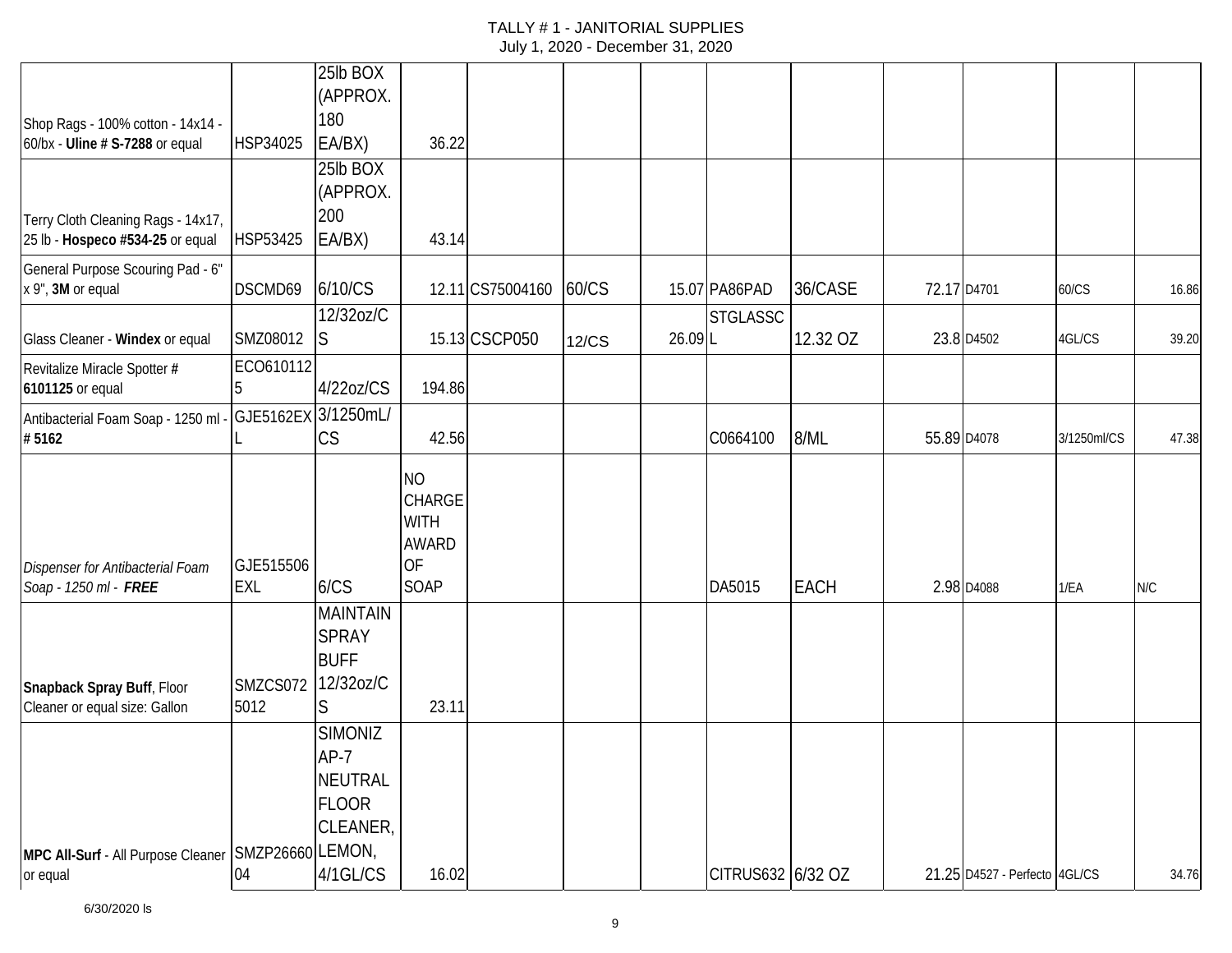| Simonize Freedom Bowl Cleaner<br>4/gal or equal            | 12             | SMZF12310 12/32oz/C | 16.24         |                  |         |            | <b>LYSOL</b> | 12/32 OZ |             | 39.62 D4506 | 4GL/CS | 55.14 |
|------------------------------------------------------------|----------------|---------------------|---------------|------------------|---------|------------|--------------|----------|-------------|-------------|--------|-------|
|                                                            |                |                     |               |                  |         |            |              |          |             |             |        |       |
| Magic Erasers (Mr. Clean) or equal PNG79009                |                | 6/6/CS              |               | 30.28 CS16900788 | 36/CS   | 33.29      | 79009 36CT   |          | 51.83 D4715 |             | 24/CS  | 12.19 |
|                                                            |                |                     |               | <b>MMM836RS3</b> |         |            |              |          |             |             |        |       |
| Lint Rollers - 12/cs                                       | <b>NO BID</b>  | <b>NO BID</b>       | <b>NO BID</b> |                  | EA      | 2.08       |              |          |             |             |        |       |
| <b>Enmotion Towels - Brown -</b><br>6/800'/cs              | GPF89480       | 6/800'/CS           | 50.00         |                  |         |            |              |          |             |             |        |       |
| Enmotion Towels - White - 6/800'/cs GPF89460               |                | 6/800'/CS           | 52.56         |                  |         |            |              |          |             |             |        |       |
| Sanitary Napkin Receptacle -<br>approx 10" x 7" x3"        | <b>IMP1102</b> | 1/EA                | 12.09         |                  |         |            | 250C         |          | 65.28       |             |        |       |
| Sanitary Napkin Receptacle Liner -<br>10" x 7" x3", 500/cs | <b>HSP260</b>  | 500/CS              |               | 13.86 CS14500148 | 1000/CS | 34.45 8B02 |              | 1M       | 27.54       |             |        |       |
|                                                            |                |                     |               |                  |         |            |              |          |             |             |        |       |
| MINIMUM ORDER TO AVOID SHIPPING<br><b>FEES</b>             |                |                     | \$250.00      |                  |         |            | \$50.00      |          |             |             |        |       |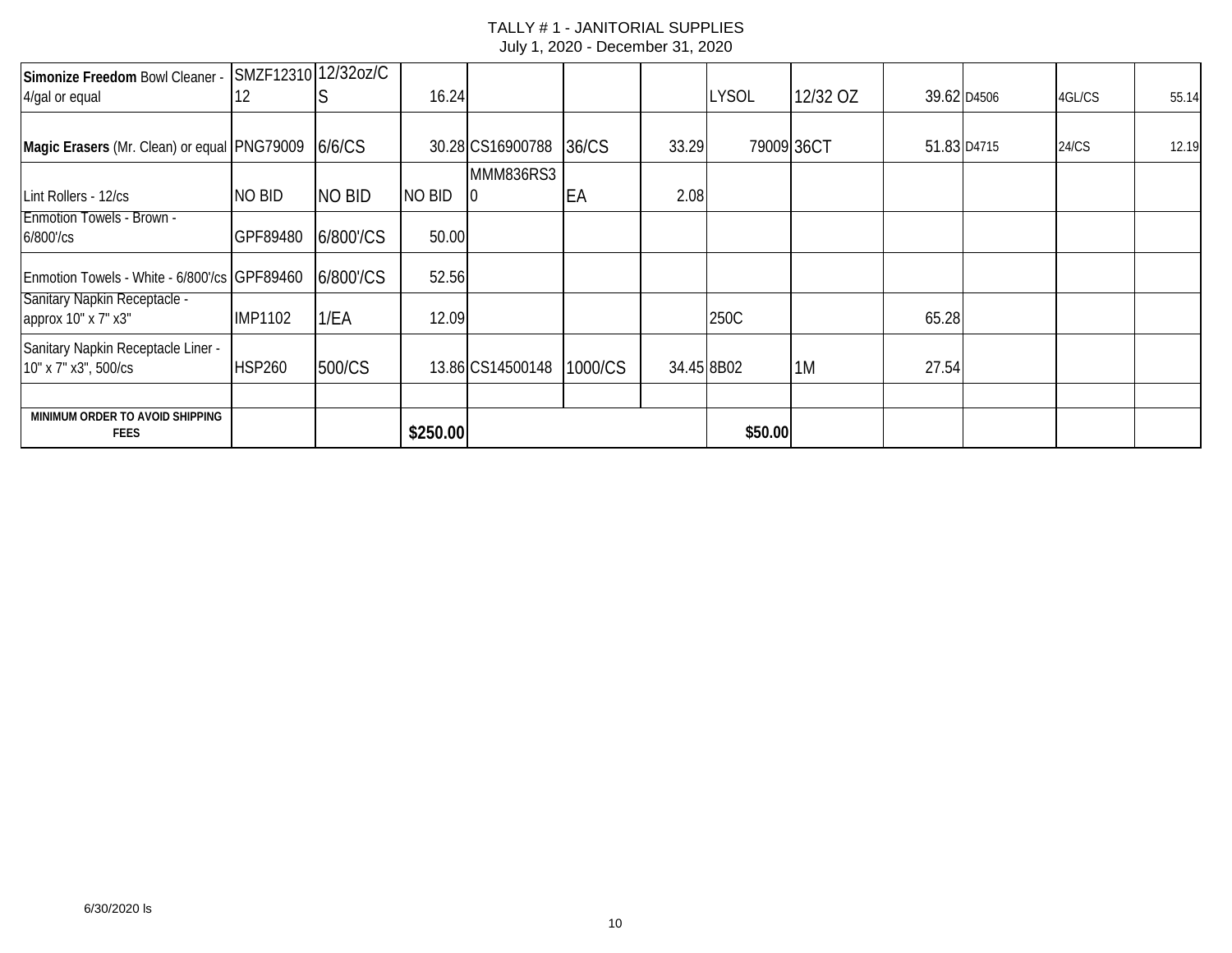|                                            |                    | <b>HILL &amp; MARKES</b>             | <b>NYSID</b>   |                              |                           |                   |
|--------------------------------------------|--------------------|--------------------------------------|----------------|------------------------------|---------------------------|-------------------|
| <b>ITEM</b>                                | <b>ITEM NUMBER</b> | NUMBER PER<br>CASE                   | PRICE PER CASE | <b>ITEM</b><br><b>NUMBER</b> | <b>NUMBER</b><br>PER CASE | PRICE PER<br>CASE |
| All-Purpose Liquid Cleaner - gal           | SMZP2666004        | 4/1GL/CS                             | 16.02          |                              |                           |                   |
| Aluminum Foil 18" x 500'                   | <b>WES294</b>      | <b>RL</b>                            | 13.03          |                              |                           |                   |
| Apron Plastic                              | <b>NO BID</b>      | <b>NO BID</b>                        | <b>NO BID</b>  |                              |                           |                   |
| Bib Apron - Clear Vinyl - 45x36 - 12/pkg   | NO BID             | NO BID                               | <b>NO BID</b>  |                              |                           |                   |
| Bags -10# Elephant                         | DUO71010           | 400/BL                               | 17.94          |                              |                           |                   |
| Bags -10# Brown                            | DUO80985           | 500/BL                               | 12.88          |                              |                           |                   |
| Bags - 8# Brown Paper                      | DUO80984           | 500/BL                               | 12.71          |                              |                           |                   |
| Bags - 6# White - waxed                    | PPC300296          | 1000/CS                              | 47.27          |                              |                           |                   |
| Bags - 6# White                            | DU081223           | 500/BL                               | 13.65          |                              |                           |                   |
| Bags - 6# Brown                            | DUO80983           | 500/BL                               | 11.00          |                              |                           |                   |
| Bags - 4# Brown Paper                      | DUO81007           | 500/BL                               | 8.94           |                              |                           |                   |
| Garbage Bags - 30-33 gal - Heavy           | FORCRHD3340H       | 500/CS                               |                | 23.41 D4366                  | 250/CS                    | 27.86             |
| Garbage Bags - 56 gal - Black - Heavy Duty | HIMP434812N        | 43X48,<br>CLEAR,<br>12mic,<br>200/CS |                | 16.00 D4368                  | 100/CS                    | 25.82             |
| Garbage Bags - 56 gal - Clear - Heavy Duty | HIMP434812N        | 43X48,<br>CLEAR,<br>12mic,<br>200/CS |                | 16.00 D4367                  | 100/CS                    | 50.45             |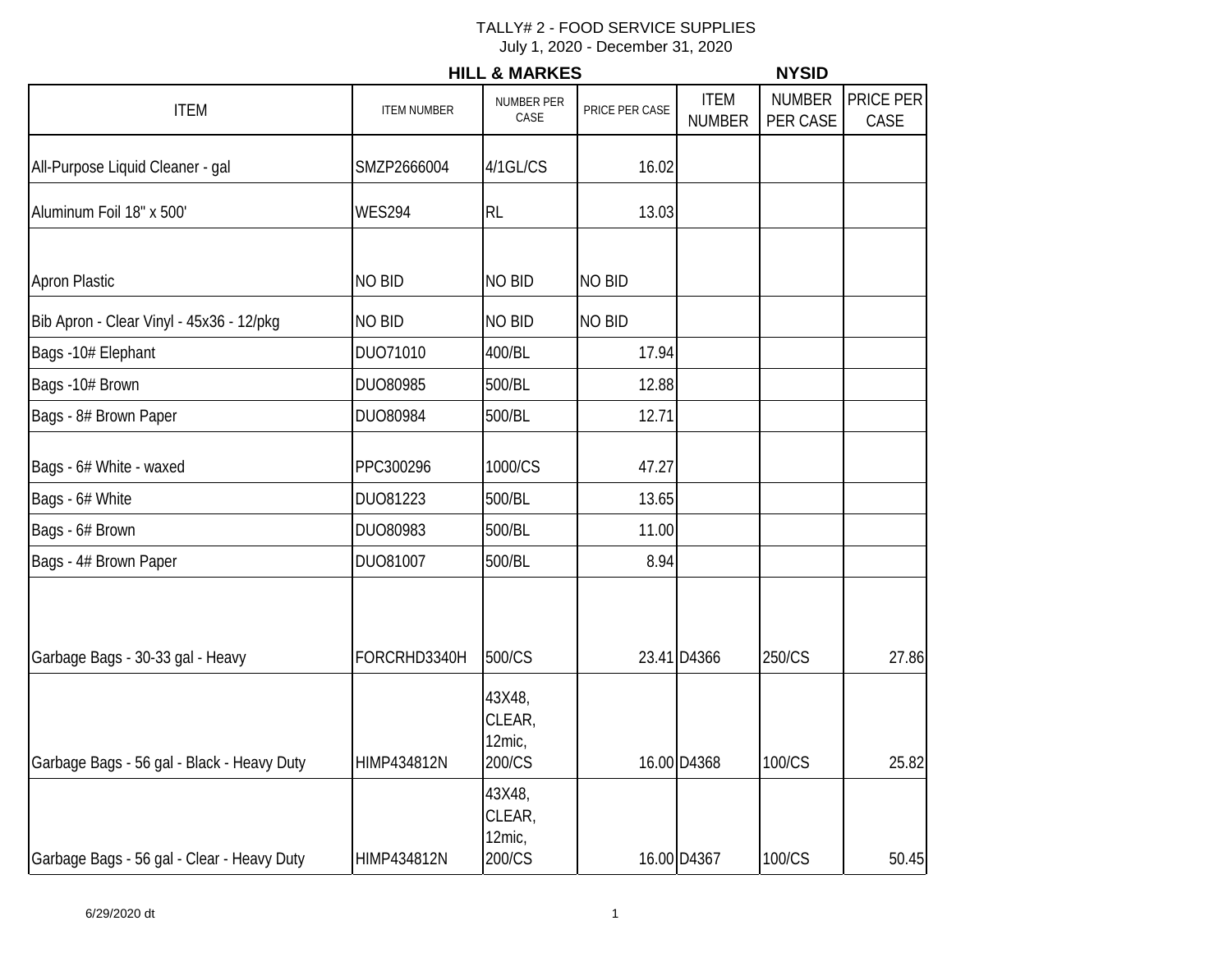| Poly Bags - 6 x 3 x 15                                           | FOR110NP        | 1000/CS                        | 9.58          |             |        |       |
|------------------------------------------------------------------|-----------------|--------------------------------|---------------|-------------|--------|-------|
| Poly Bags - 10 x 18 x 24                                         | FOR152NPM       | 500/CS                         | 17.08         |             |        |       |
| Sandwich Bags - #130 wax                                         | PPC300404       | 6/1000/CS                      | 12.76         |             |        |       |
| Sandwich Bags - plastic                                          | ROYZBS66        | 6.5x6 ZIP<br>LOCK,<br>500/CS   | 7.94          |             |        |       |
| Zip Lock Bags - gallon                                           | ISL210912       | 1000/CS                        | 42.84         |             |        |       |
| <b>Banquet Paper</b>                                             | <b>ROYTCD</b>   | 40"x300',<br>1/RL              | 11.41         |             |        |       |
| Bleach - gal                                                     | CLX30966        | 3/121oz/CS                     |               | 16.09 D4726 | 4gl/cs | 28.36 |
| Bowl - 5 oz                                                      | GEN80500        | 1000/CS                        | 13.69         |             |        |       |
| Bowl - Styrofoam -10 oz                                          | <b>DRT10B20</b> | 20/50/CS                       | 39.07         |             |        |       |
| Bowl Lid -10 oz                                                  | DRT20JL         | 10/100/CS                      | 21.37         |             |        |       |
| <b>Bowl - 12 oz</b>                                              | GEN82100        | 8/125/CS                       | 13.76         |             |        |       |
| Chlorine Sanitizer Test Strip Kit                                | <b>NO BID</b>   | <b>NO BID</b>                  | <b>NO BID</b> |             |        |       |
| Coffee Filters - 18 x 7.5 - 3 gal - #<br>BUNU318X7252CS or equal | NO BID          | <b>NO BID</b>                  | <b>NO BID</b> |             |        |       |
| Comet All Purpose Bleach Spray - 32 oz                           | <b>PNG02287</b> | 8/32oz/CS                      | 47.25         |             |        |       |
| Container - Styrofoam - Hinged - approx. 9 x 9 x 3               | GEN200VW        | 200/CS                         | 13.81         |             |        |       |
| Container - Styrofoam - Hinged - approx. 6 x 6 x 3               | GEN22500        | 500/CS                         | 18.01         |             |        |       |
| Cotton Cloth - approx. 16" x 18"                                 | HSP34025        | 25lb BX<br>(APPROX.<br>180/BX) | 36.22         |             |        |       |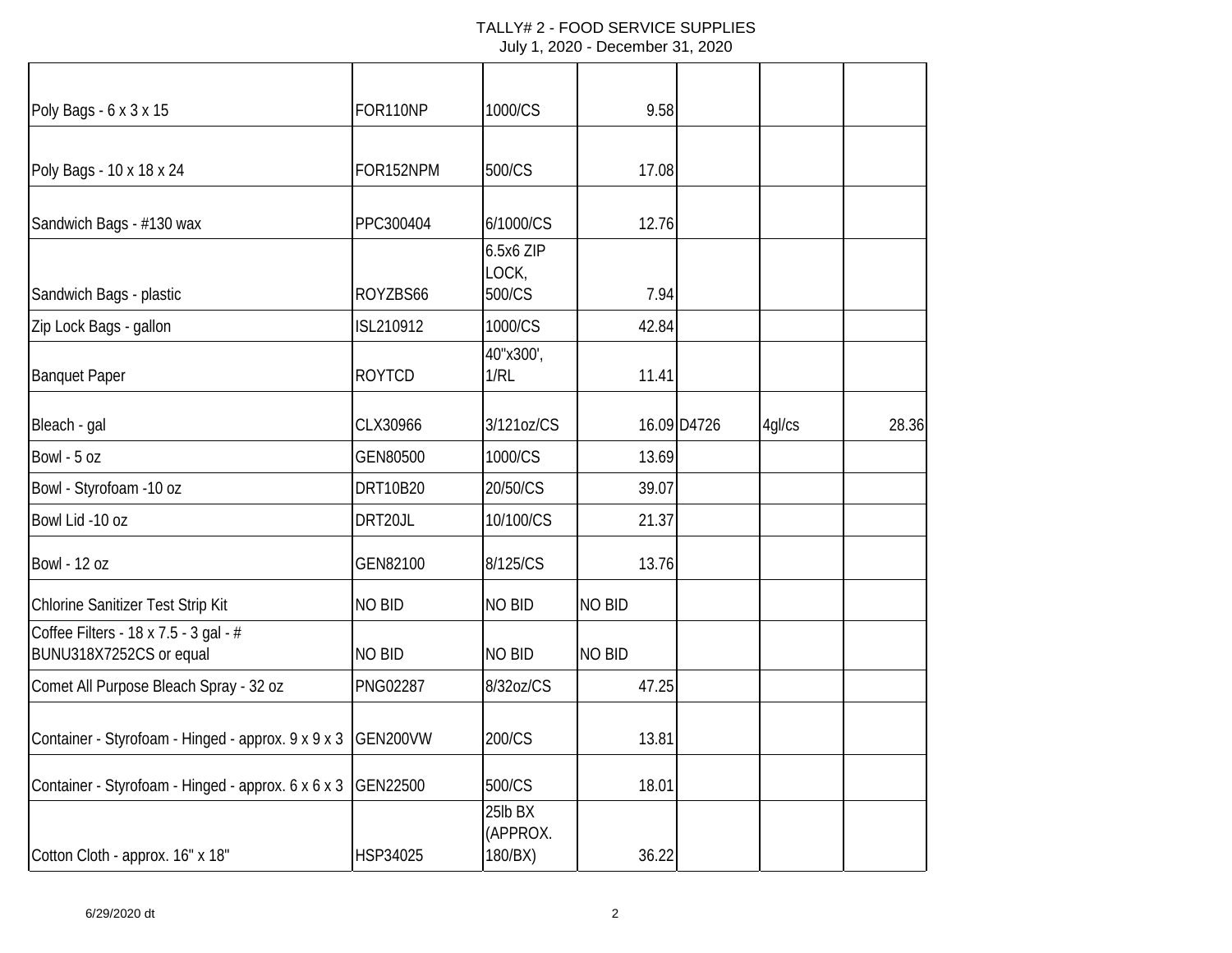| Cream Cleanser - qt                                       | SMZG1325012     | 12/QT/CS                                   | 20.03  |                           |        |       |
|-----------------------------------------------------------|-----------------|--------------------------------------------|--------|---------------------------|--------|-------|
| Cup - Foam - squat - 4 oz                                 | DRT4J6          | 20/50/CS                                   | 21.03  |                           |        |       |
| Cup Lid - Foam - squat - 4 oz                             | DRT6JL          | 10/100/CS                                  | 12.42  |                           |        |       |
| Cup - Foam - squat - 8 oz                                 | DRT8SJ20        | 20/50/CS                                   | 37.52  |                           |        |       |
| Cup Lid - Foam - squat - 8 oz                             | DRT20JL         | 10/100/CS                                  | 21.37  |                           |        |       |
| Cup - Hot/Cold, 8 oz - want DC8J8                         | DRT8J8          | 25/40/CS                                   | 19.66  |                           |        |       |
| Cup Lid - Hot/Cold, 8 oz                                  | DRT8JL          | 10/100/CS                                  | 12.87  |                           |        |       |
| Cup - Hot/Cold, 14-16 oz                                  | DRT16J16        | 25/40/CS                                   | 40.31  |                           |        |       |
| Cup - Paper - 1 oz                                        | SLOP100N        | 10/250/CS                                  | 13.32  |                           |        |       |
| Cup - Plastic - 1 oz                                      | SLOP100N        | 10/250/CS                                  | 13.32  |                           |        |       |
| Cup - Souffle - 2 oz                                      | <b>SLOB200</b>  | 10/250/CS                                  | 17.27  |                           |        |       |
| Cup Lid - Souffle - 2 oz                                  | SLOPL2          | 25/100/CS                                  | 14.35  |                           |        |       |
| <b>Cupcake Liner Papers</b>                               | REYTW550        | 5.5" WHITE<br><b>BAKING</b><br>CUP, 10M/CS | 56.94  |                           |        |       |
| Deli Container - clear w/lid - 12 oz - rectangular        | GENAD12         | 200/CS                                     | 21.00  |                           |        |       |
| Dinex 8 oz disposable lids for 8 oz Turnbury mugs         | DIN30008775     | 1000/CS                                    | 41.18  |                           |        |       |
| Dawn Dish Soap - gallon                                   | SMZP2705004     | 4/1GL/CS                                   | 16.57  |                           |        |       |
| Dishwasher Detergent - Cascade (or equal)                 | <b>PNG40152</b> | 6/75oz/CS                                  |        | D4666 - not<br>34.33 Dawn | 4GL/CS | 42.68 |
| <b>Excaliber Sanitizer</b>                                | <b>NO BID</b>   | <b>NO BID</b>                              | NO BID |                           |        |       |
| Film - 18" x 500'                                         | ANP7307782      | 18"X2m'                                    | 12.33  |                           |        |       |
| Flash Dri equal to CX8 Rinse Drying Agent - 5 gal<br>pail | SMZC0710005     | 5GL                                        | 36.16  |                           |        |       |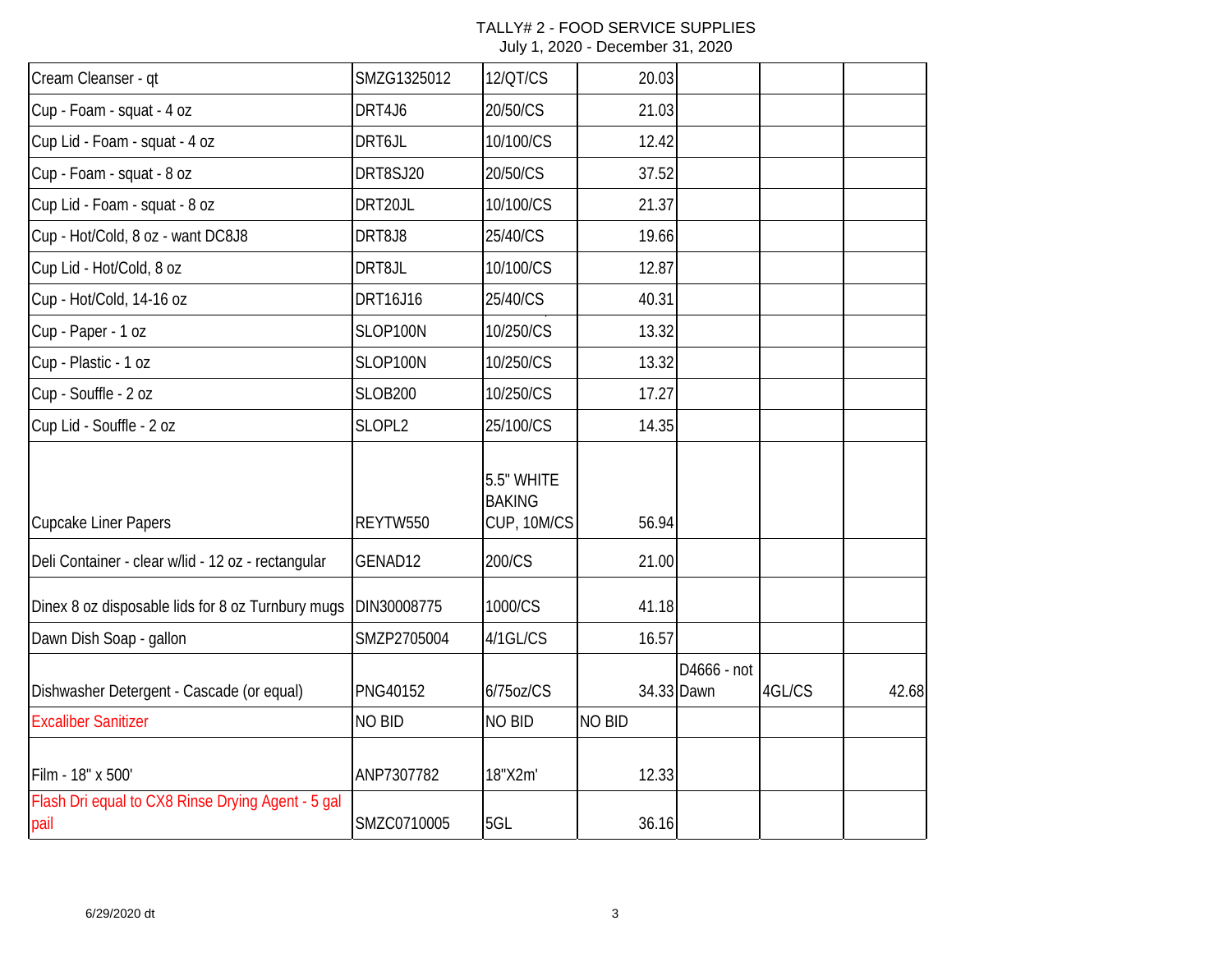| Gloves - latex - small - for food handling  | <b>NO BID</b> | <b>NO BID</b> | <b>NO BID</b> | C3316       | 1000/cs | 48.04 |
|---------------------------------------------|---------------|---------------|---------------|-------------|---------|-------|
|                                             |               |               |               |             |         |       |
| Gloves - latex - medium - for food handling | <b>NO BID</b> | <b>NO BID</b> | <b>NO BID</b> | C3316       | 1000/cs | 48.04 |
| Gloves - latex - large - for food handling  | <b>NO BID</b> | <b>NO BID</b> | <b>NO BID</b> | C3316       | 1000/cs | 48.04 |
|                                             |               |               |               |             |         |       |
| Gloves - plastic - for food handling        | NO BID        | <b>NO BID</b> | <b>NO BID</b> | C3427       | 1000/cs | 9.51  |
| <b>Beard Nets</b>                           | <b>NO BID</b> | <b>NO BID</b> | NO BID        |             |         |       |
| Hair Nets - about 24"                       | FDI109HP124BN | 10/100/CS     | 64.20         |             |         |       |
| Hair Nets - larger than 24"                 | FDIHN500BR    | 144/BX        | 6.86          |             |         |       |
| Heavy Duty Floor Cleaner (liquid)           | SMZB0320004   | 4/1GL/CS      |               | 16.54 D4501 | 4GL/CS  | 44.04 |
|                                             |               |               |               |             |         |       |
| Ice Bags - Empty - 5 lb                     | FOR127NPEXH   | 500/CS        | 28.16         |             |         |       |
| Laundry Detergent - liquid                  | SMZW420004    | 4/1GL/CS      |               | 19.41 D4667 | 6GL/CS  | 50.48 |
| Laundry Detergent - powder                  | SMZC0597050   | 50lb          | 21.40         |             |         |       |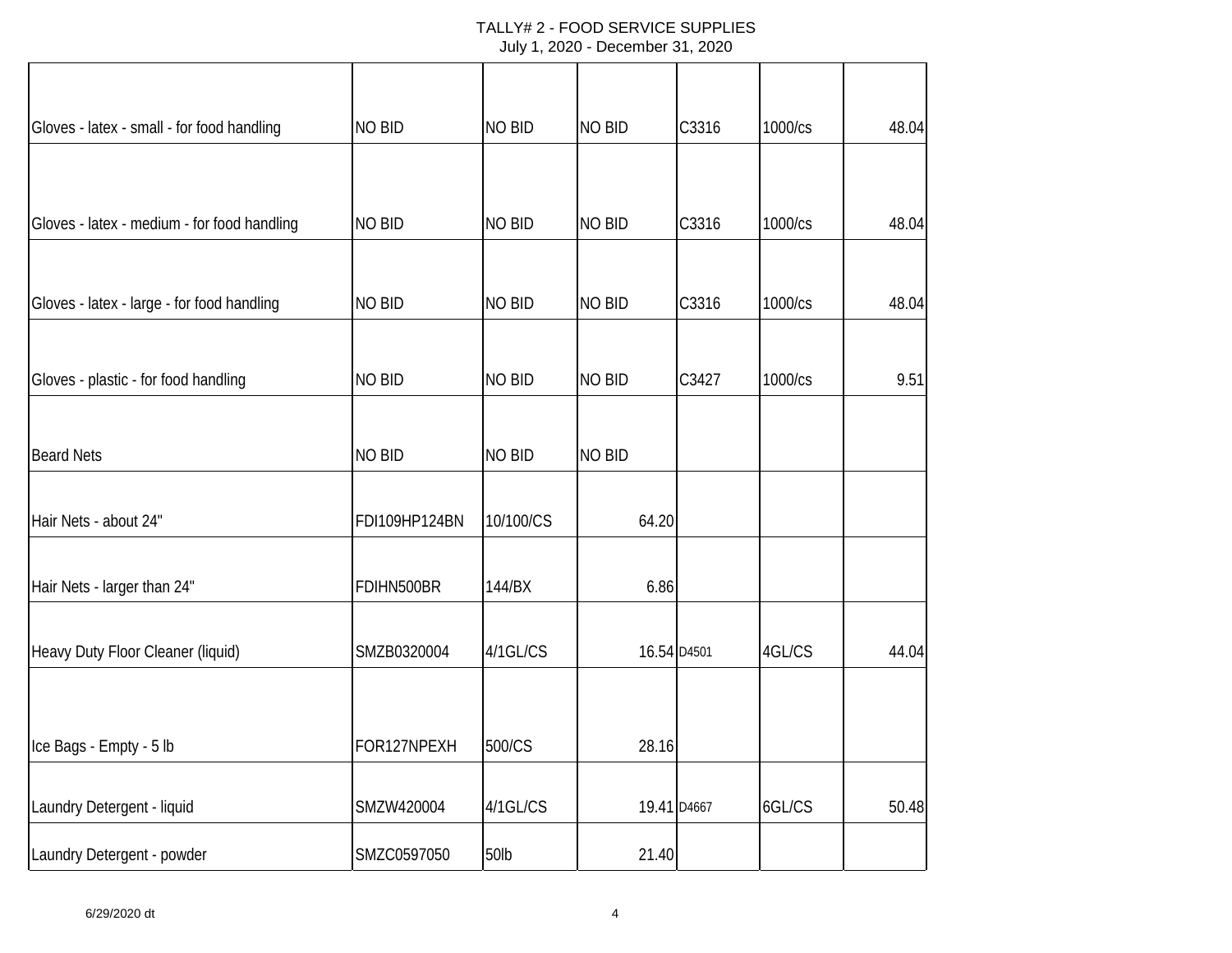| Lime Away                                    | SMZL2125004     | 4/1GL/CS     | 23.13 |             |         |       |
|----------------------------------------------|-----------------|--------------|-------|-------------|---------|-------|
| Napkins - 1 ply                              | MORD712         | 20/400/CS    |       | 24.11B2913  | 6000/cs | 34.50 |
| Pan Liners - 16.375" x 24.375"               | PPC030001       | 1000/CS      | 32.26 |             |         |       |
| Paper Place Mats (white)                     | <b>SNF150</b>   | 1000/CS      | 13.83 |             |         |       |
| Paper Place Mats (green)                     | SNF6025         | 1000/CS      | 15.65 |             |         |       |
| Paper Place Mats (red)                       | SNF6005         | 1000/CS      | 15.65 |             |         |       |
| Paper Towels - Brown - roll for Towel Master | GPF26490        | 6/1150'/CS   | 55.00 |             |         |       |
| Paper Towels - White - roll                  | CASK085         | 30/85/CS     | 16.93 |             |         |       |
| Plastic Forks (bulk)                         | NPP406010       | 1000/CS      |       | 4.70 B2921  | 1000/cs | 18.68 |
| Plastic Knives (bulk)                        | NPP406017       | 1000/CS      |       | 4.70 B2920  | 1000/cs | 18.68 |
| Plastic Spoons (bulk)                        | NPP406014       | 1000/CS      |       | 4.70 B2922  | 1000/cs | 18.68 |
| Plastic Wrap - 18" x 2,000'                  | ANP7307782      | RL           | 12.33 |             |         |       |
| Plates - paper - 6"                          | ASP10106        | 10/100/CS    | 10.09 |             |         |       |
| Plates - paper - 9"                          | ASP121005       | 12/100/CS    | 19.58 |             |         |       |
| Plates - styrofoam - 9"                      | GEN80900        | 500/CS       | 12.83 |             |         |       |
| Plates - styrofoam - 10.25"                  | GEN81000        | 500/CS       | 22.90 |             |         |       |
| Powder Cleaner - qt                          | CPL4278         | 24/21oz/CS   | 23.93 |             |         |       |
| Sacks 1/6                                    | DUO80076        | 500/CS       | 38.47 |             |         |       |
| <b>Scotch Brite Pads</b>                     | DSCMD69         | 6/10/CS      |       | 12.11 D4701 | 60/cs   | 16.86 |
| Speedball Cleaner                            | SMZC0595012     | 12/QT/CS     | 18.32 |             |         |       |
| <b>Stainless Steel Scrubber</b>              | <b>ROYS7756</b> | <b>12/PK</b> | 5.61  |             |         |       |
| <b>Stainless Steel Spray</b>                 | CLRCS227        | 12/14oz/CS   | 23.57 |             |         |       |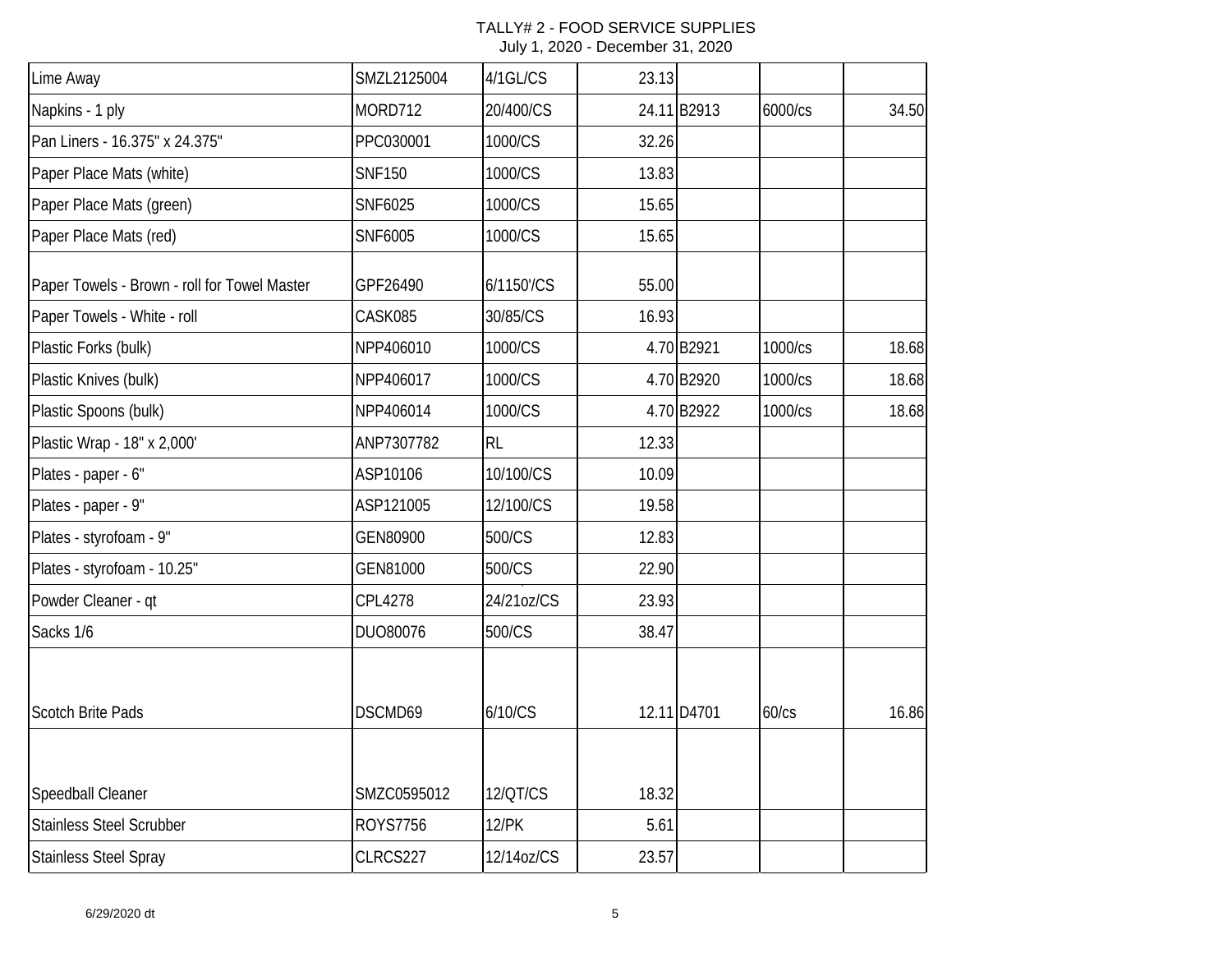| Tray - aluminum - 3 compartment HDM                     | PACY7139TP       | 200/CS        | 34.93  |              |        |       |
|---------------------------------------------------------|------------------|---------------|--------|--------------|--------|-------|
| Water Test Strips (7347636) QUAQR                       | <b>NO BID</b>    | NO BID        | NO BID |              |        |       |
| Wypalls x 60                                            | KIM54015         | 180/CS        | 18.75  |              |        |       |
|                                                         |                  |               |        |              |        |       |
|                                                         |                  |               |        |              |        |       |
| Zappers all purpose towels - blue                       | CHX8725          | 400/CS        | 35.07  |              |        |       |
| 3 compartment tray with heat film (Oliver 7230-<br>6100 | OLV2103          | 600/CS        | 200.16 |              |        |       |
| 32 oz spray bottle                                      | <b>IMP5032WG</b> | 1/EA          | 0.45   |              |        |       |
| Trigger sprayer for 32 oz bottle                        | <b>IMP4902</b>   | 1/EA          | 0.45   |              |        |       |
|                                                         |                  |               |        |              |        |       |
| <b>Ecolab Products</b>                                  |                  |               |        |              |        |       |
| Apex Dishwasher Solid - #17062                          | ECO6101202       | ER,           | 121.47 |              |        |       |
| Fast Foam Degreaser - #10126                            | ECO6110126       | 6/QT/CS       | 48.50  |              |        |       |
| Solid Power XL - # 6100185                              | ECO6100185       | 4/9lb/CS      | 105.30 |              |        |       |
| Oasis 115 XP Floor Cleaner - # 10625                    | ECO6110625       | 2.5gl PAIL    | 42.58  |              |        |       |
| Oasis 100 Neutral All Purpose Cleaner - # 14522         | ECO6114522       | 2.5gl PAIL    | 60.81  |              |        |       |
| Oasis Sanitizer - #17708                                | ECO6100536       | 2.5gl PAIL    | 94.81  |              |        |       |
| Liquid Dish Detergent - #11262                          | ECO6111262       | 4/1gl/CS      | 41.51  |              |        |       |
| Rinse Additive - Solid Brilliance - # 25395             | ECO6125395       | $2/2.5$ gl/CS | 176.07 |              |        |       |
| Scout Pot & Pan Cleaner - #10906                        | ECO6110906       | $2/2$ gl/CS   |        | 103.49 D4672 | 4GL/CS | 18.85 |
| Wash N Walk Floor Cleaner - # 6100731                   | ECO6100731       | 2.5gl/CS      | 94.70  |              |        |       |
| <b>MINIMUM ORDER TO AVOID</b>                           |                  |               |        |              |        |       |
| <b>SHIPPING FEES</b>                                    |                  | \$250.00      |        |              |        |       |